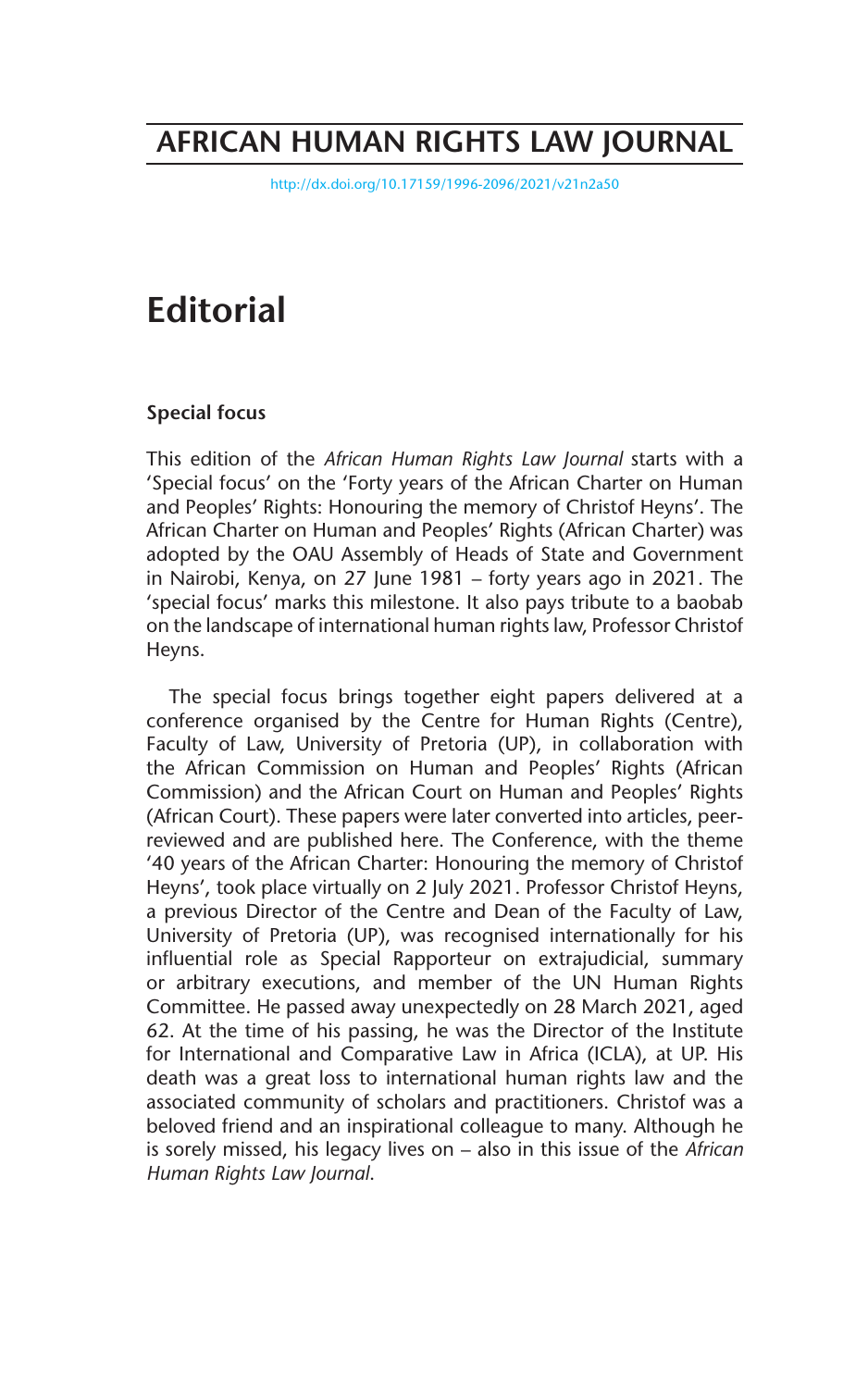Christof left a lasting footprint on the African regional human rights landscape. His legacy encompasses multiple elements. He was pivotal in establishing the Master's degree programme in Human Rights and Democratisation in Africa (HRDA) at the Centre. This programme has since 2000 grown into a flagship academic programme with continental reach, shaping African human rights professionals to be agents for social change. Christof contributed to human rights education through his unyielding advocacy of moot court competitions, including the African Human Rights Moot Court Competition. The African Moot is aimed at giving exposure to the African Charter and the jurisprudence of the African Commission and the African Court. Christof cultivated scholarship on the African regional system. He did so as co-founding editor of the *African Human Rights Journal*, published since 2001. The *Journal* is the first and still the only *journal* devoted to human rights in an African setting, with a pride of place given to the African regional system. His research and writing on the impact of human rights treaties also has relevance for Africa. Christof has on several occasions served as technical adviser on human rights to the African Commission, in particular, in developing its influential General Comment 3 on the Right to Life. In its 'Statement on the passing of Prof Christof Heyns', the African Commission acknowledged the 'large number of publications in leading academic journals on the work of the African Commission' from his pen, and its impact in 'making the African human rights system known to the world'.

Twenty years ago, in March 2001, the Centre for Human Rights organised a conference with the title 'The future of the African regional human rights system' to reflect on the achievements of the system and the need for reform to further human rights on the African continent. This conference took place at the 20-year mark since the adoption of the African Charter. At the time, Christof was the director of the Centre. Papers from the conference were published in the second issue of the then newly launched *African Human Rights Law Journal*. Christof was also the author of a seminal paper, 'The African regional human rights system: In need of reform?', delivered at the conference and published in that issue. In the article, Christof noted that engaging in debates about reform of the African regional human rights system 'is to exercise a form of ownership, and to say that since the Charter belongs to all of us, it is up to us to continuously ensure its improvement.' In the 20 years thereafter, the Centre, Christof, and the *Journal* continued their various levels of 'engagement' with the Charter, specifically, and the African regional human rights system, more broadly.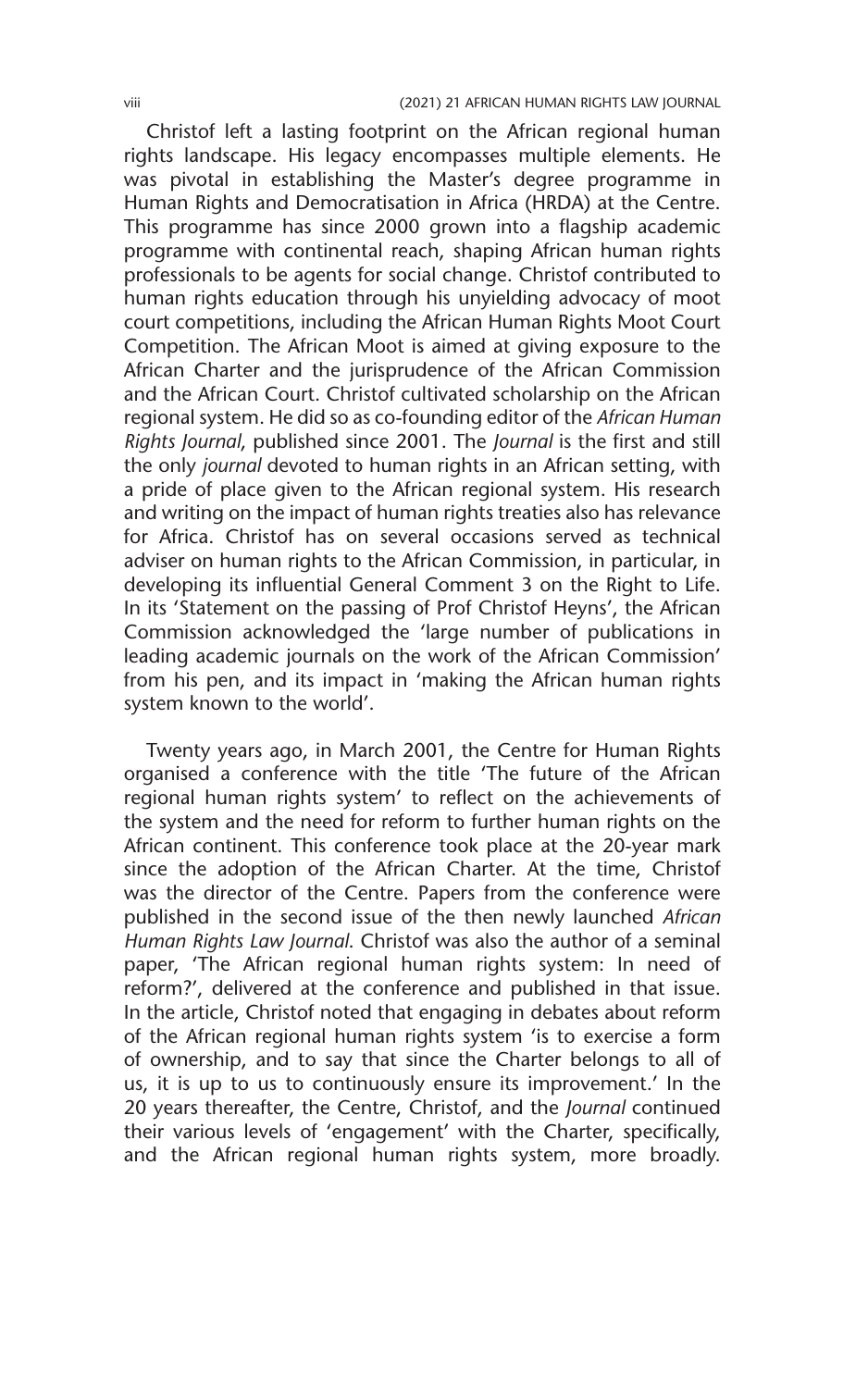**EDITORIAL** is a set of the set of the set of the set of the set of the set of the set of the set of the set of the set of the set of the set of the set of the set of the set of the set of the set of the set of the set of

The first of the eight articles in the Special Focus is penned by Solomon Dersso, who at the time the conference took place was the Chairperson of the African Commission. Solomon Dersso is also a 2003 graduate of the HRDA programme that Christof initiated. His contribution 'Forty years of the African Charter and the reform issues facing the discourse and practice of human rights', sets the tone for the discussions in the 'special focus', and contextualises the need for ongoing reform against the background of the COVID-19 pandemic. Okafor and Dzah add their voices to the growing scholarly literature to draw attention – and critically examine – the innovative normative inflections that the Charter brought ('The African human rights system as "norm leader": Three case studies'). They discuss three innovative features of the Charter: the right to remedial secession (on the basis of self-determination); development as a right; and the inclusion of a justiciable right to development.

Rudman shifts the focus to the African Court, which was added to the African human rights system to complement the work of the Commission in 2006. The year 2021 therefore also represented 15 years since the first 11 Judges were elected to this Court, in 2006. One of the major innovations in the Protocol to the African Charter on the Establishment of an African Court (Court Protocol) is the extensive material jurisdiction of the Court, which under article 3(1) of the Protocol includes non-AU treaties ratified by states before the Court. In her contribution ('The African Charter: Just one treaty among many? The development of the material jurisdiction and interpretive mandate of the African Court on Human and Peoples' Rights'), Rudman shows that the fear of the Charter being relegated to 'just one treaty among many' – an apprehension shared by Christof in his 2001 article – was misplaced.

Orao and Durojaye review thematic issues that are at the heart of the Charter in their articles. Orao links the right to life and freedom of assembly ('Protecting the right to life during assemblies: Legal and jurisprudential developments in the African human rights system'), in the process drawing attention to two of the themes defining of Christof's work within the UN. Durojaye elaborates on the role of the African Commission in providing an autochthonous interpretation of one of the socio-economic rights in the Charter, the right to health ('An analysis of the contribution of the African human rights system to the understanding of the right to health'). He also underlines the importance of prioritising the social determinants of health in the ongoing interpretation of this right.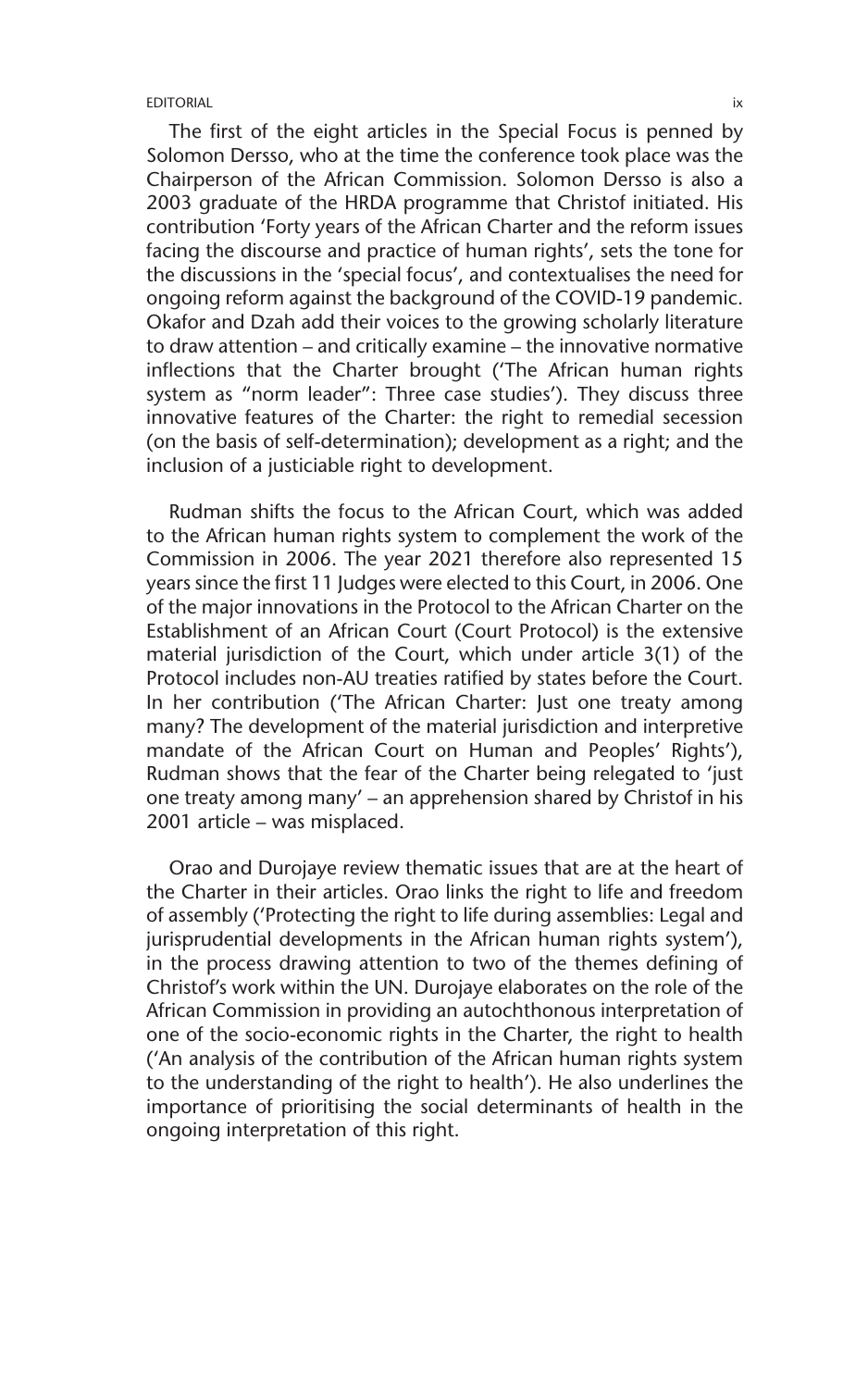Since the adoption of the Charter in 1981, significant normative expansion has taken place, taking the form of three Protocols to the African Charter. One of these is the 2016 Protocol on the Rights of Older Persons in Africa. Although requiring only 15 ratifications for its entry into force, this Protocol is still far from becoming operational. With reference to the COVID-19 pandemic, Oamen and Ekhator show the disproportionate impact of COVID-19 on the lives of older person, affecting for example their rights to social security, health and equality. On this basis, they call for the increased acceptance of this Protocol by state parties to the Charter ('The impact of COVID-19 on the socio-economic rights of older persons in Africa: The urgency of operationalising the Protocol on the Rights of Older Persons').

The two final contributions in the 'special focus' part of this edition deal with the reparations and post-reparations phases, respectively. Sánchez interrogates the 'right to reparations' in the jurisprudence of the African Court ('The right to reparations in the contentious process before the African Court on Human and Peoples' Rights: A comparative analysis on account of the revised Rules of Court'), while Murray and Long investigate the African Commission's actual and potential role in the implementation of its decisions ('Monitoring the implementation of its own decisions: What role for the African Commission on Human and Peoples' Rights?'). While the Commission has over the last decade or so taken a variety of measures to monitor the implementation of its own decisions, Murray and Long argue that these actions are disparate and lack strategic direction and being institutionally embedded.

### **Articles**

The second part of this issue of the *Journal* consists of 15 articles and a discussion of recent developments pertaining to human rights in Africa.

The first two articles are devoted to issues of general and continentwide relevance. Analysing the 'business and human rights' and 'corporate social responsibility' approaches against the background of the UN Guiding Principles of Business and Human Rights, Amodu highlights the shared objectives of these two approaches, and calls for the development of an integrated victim-centred accountability remedial framework.

Although the impact on Africa of the COVID-19 pandemic has been relatively contained, as in other parts of the world it did highlight inequality, and placed in stark relief pre-existing governance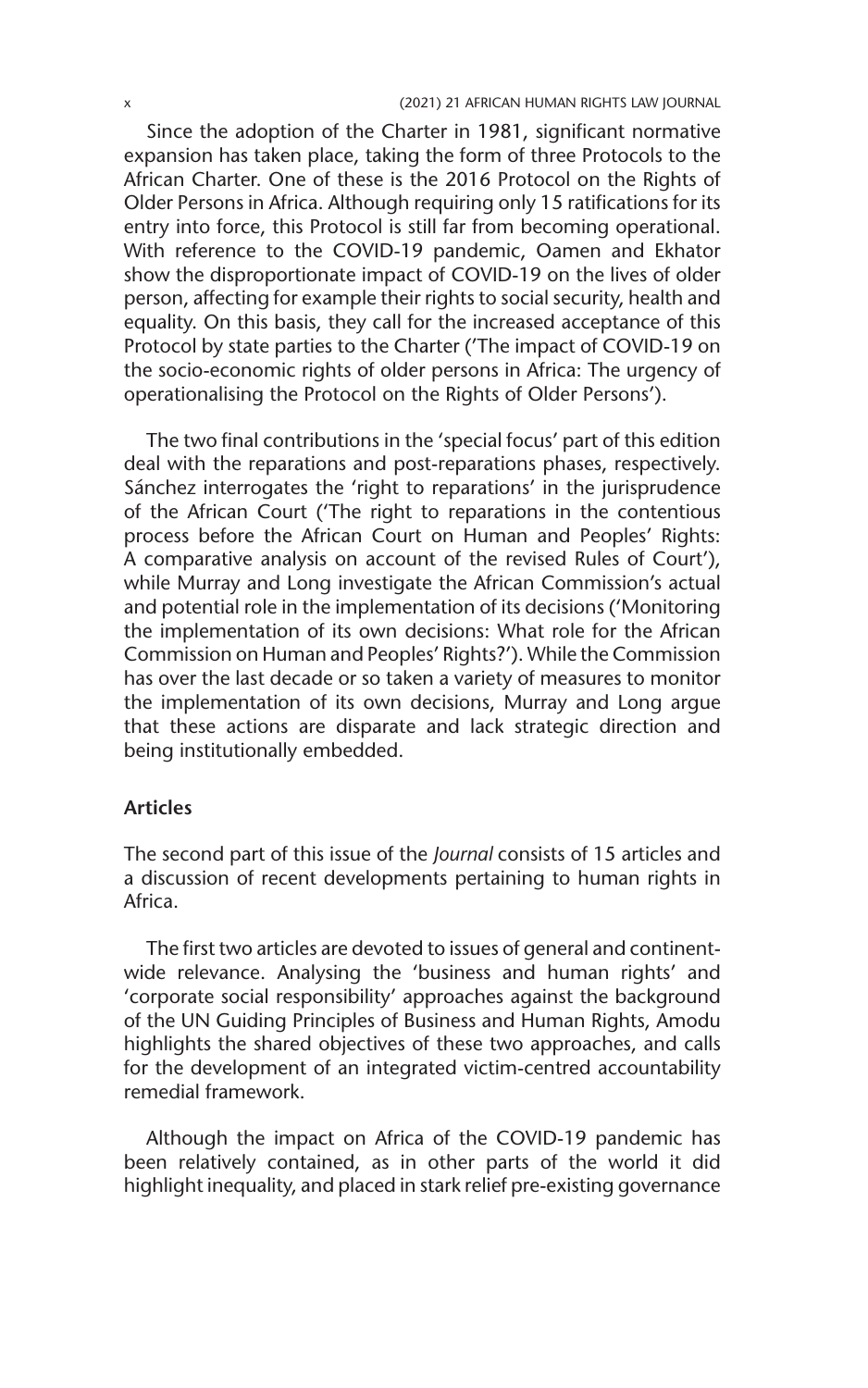#### EDITORIAL xi

challenges. Taking a continental view, Agaba shows how COVID-19 was being exploited to clamp down on opposition politics, and charts the economic implication of the misuse of funds dedicated to curb the effect of COVID-19.

Two contributions are comparative in nature, both involving South Africa and another African country.

Jordaan compares the performance of Rwanda, an 'authoritarian state', and South Africa, a 'liberal democracy', during their tenure as members of the United Nations Human Rights Council. He shows that between 2017 and 2019 Rwanda took positions more supportive of human rights than South Africa did and concludes that this finding contradicts the expected correlation between human rights adherence at the domestic and international levels. Rosenberg draws insights about the best approach to curbing unsafe infant abandonment from a comparison of the mechanism in place in Namibia and South Africa, and concludes that South Africa should urgently introduce 'baby savers' and 'baby safe havens' to prevent the death of abandoned infants. This comparison is particularly apt, since Namibia initially (as South West Africa) adopted the laws of its colonial neighbour, from which it has since departed.

The remaining articles all consider particular aspects of human rights in so far as they relate to specific African countries. Following the Khartoum Agreement between the government and armed groups in 2019, the issue of transitional justice in Central African Republic (CAR) is being debated. Sadiki considers various alternatives to transitional justice in the CAR and concludes that, wherever a combination of options is adopted, the overall capacity of the state has to be significantly buttressed. Buzard analyses ethnocentric nationality in the Democratic Republic of the Congo by assessing the tie between birth-right citizenship and ethnicity to three international human rights treaties to which the state has committed itself. He argues that this apparent violation is actionable under the DRC Constitution, which accords to international treaties a status superior to that of domestic law.

The Constitution of Ethiopia (in article 43(3)) contains a right to sustainable development. Acknowledging that the provision is unclear, Mekonnen expands on his understanding of the right holders and duty bearers, as well as the justiciability and binding nature of the right. The author concludes that the government has a 'soft constitutional obligation' to protect national development-related interests, starting with adopting policy and legislative measures that protect 'development-related national interests'.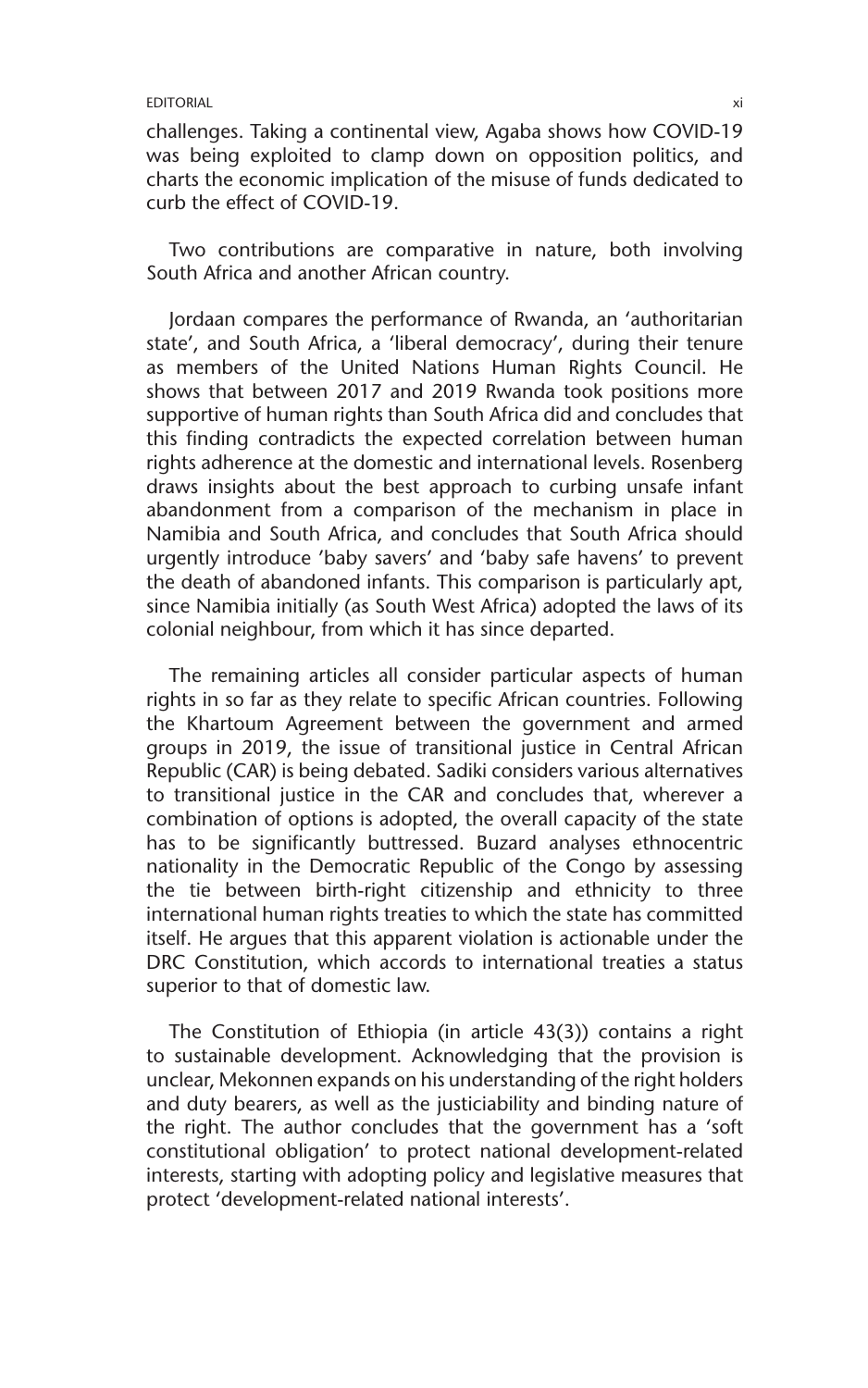As is often the case in this *Journal*, a number of contributions deal with human rights in Nigeria. Adegbite argues that Nigerian abortion laws should be rethought to account for the prevalence of sexual violence, an issue that has been foregrounded by the heightened prevalence of rape by Boko Haram insurgents. She argues that an expansive approach of the phrase 'preservation of the mother's life' be adopted to also take into account the psychological and social well-being of pregnant women. Adeyemo considers the right of victims of core international crimes in Nigeria to reparation. The author critically examines the latest legislative attempt to domesticate the Rome Statute, and recommends that the Bill be reviewed to provide more comprehensive reparation to potential victims of international crimes. In their contribution, Oamen and Erhagbe argue that international cooperation and assistance can and should complement (and not substitute) the Nigerian government's efforts to ameliorate the impact of climate change on economic and social rights realisation in Nigeria. Article 12 of the International Covenant on Economic, Social and Cultural Rights provides for the 'right of everyone to the enjoyment of the highest attainable standard of physical and mental health'. Olumese interrogates the impact of this provision on health care in Nigeria, and calls for judicial interpretations foregrounding the connection between the right to health and the right to life.

Two contributions concern South Africa. The first concerns a decision by the Gauteng Division of the South African High Court in a case concerning Grace Mugabe. The Court decided that Grace Mugabe was not entitled to derivative immunity, on the basis that her husband (President Robert Mugabe) would not have enjoyed personal immunity under the same circumstances. Disagreeing with the Court's finding, Dyani-Mhango contends that South African law recognises absolute personal immunity for incumbent foreign heads of state in respect of all crimes committed in South Africa, except international crimes. In another article and against the backdrop of the lockdown due to the COVID-19 pandemic, Eloff analyses the rationality test in South African constitutional litigation with reference to three decided cases (one by the Supreme Court of Appeal and two by the Gauteng Division of the High Court).